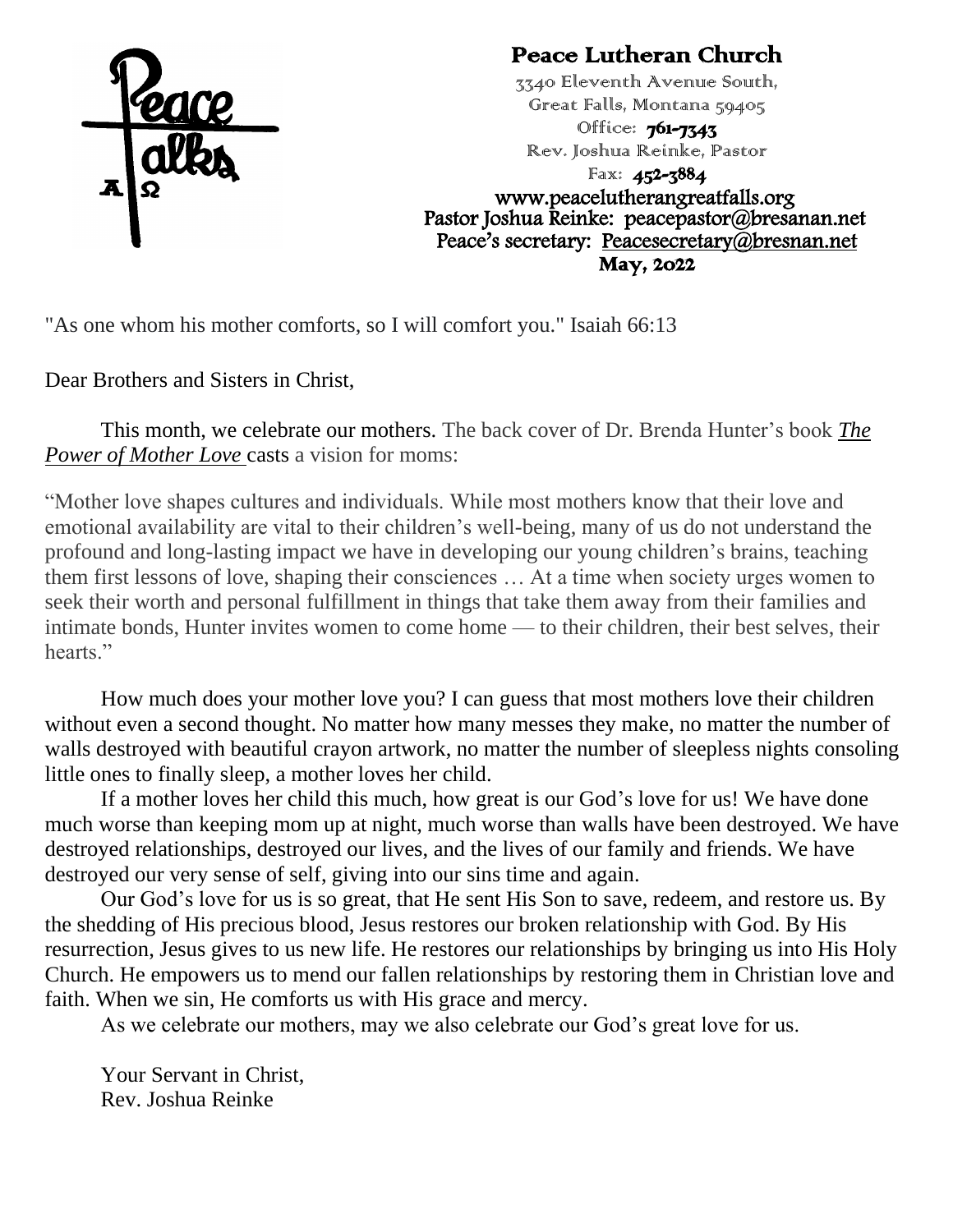**The youth** for making breakfast on Easter. **Kaye Franczyk** for organizing the lock-in for the youth and the Easter breakfast. **Val Martin, Gloria Creek, and Tristin Reinke** for playing organ during our worship services. **Members of the bell choir** for enhancing our Easter Celebration. **Members of the choir** for enhancing our Easter Celebration. **Toni Nivens** for leading the adult choir. **Tristin Reinke** for leading the bell choir. **All those people** who volunteer to serve as officers in our congregation. **Elsie Huss** for changing the banners and paraments. **Everyone on the Prayer Chain** for their time and prayers. **Angelika Fisher** for cleaning the church. **Cheri Magnuson** for cleaning the Communion linens. **Toni Nivens** for making by hand all of the anniversary and birthday cards for the congregational members. They are all very beautiful and very much appreciated! **T H A N K S TO**

This list is not inclusive. Please accept our apologies if we have missed giving you credit for serving the Lord in any fashion. We know that the Lord knows your service to Him.

## **LWML**

- **The Lutheran World Relief drive will be on May 14.**
- **Our next meeting will be Monday, May 16 at 6:30 p.m. with a Bible study.** We will have elections of officers and a brief meeting. All ladies of Peace are invited and encouraged to come and join us! Remember your Mite Boxes!
- **During the month of June, we will be collecting items to give to Toby's House.** Some of the items on their wish list are **Newborn and Size 1 diapers, Wipes, Diaper rash cream, Formula (any brand any type), Tall garbage bags, Trifold paper towels.** Please bring any of these items and place them in the box provided.
- **Our annual planning meeting will be on Monday, July 18, 2022 at 6:30 p.m.** This is the meeting that we plan the coming year's activities, events and projects. All ladies of Peace are invited and encouraged to come and help with the planning for the coming year.

## **Ladies Bible Study Schedule**

May arrives, bringing wildflowers in abundance! Who can resist a drive on the Riceville Evans Road to see the scattered floral treasures the Lord has planted for viewers? Take a spin with water containers ready to receive ones that may be picked from the ditches. The sunny areas will display yellow, purple, and white violets, blue hare bells, dark purple leather flowers, bright yellow balsamroot, white and pink pussytoes, and purple larkspur. Above 5,000 feet yellow glacier lilies are found. At the same high altitude bright pink calypso orchids are hiding in the shade of the forest.

A few of the above May flowers can be seen on the table with open Bibles where ladies are continuing their study of the Book of Acts. Come and enjoy the fellowship that goes along with learning May  $6<sup>th</sup>$  and 13th from 1-3pm at the home of Marge Johnsten, 3000 8<sup>th</sup> Avenue South.

On Friday, May 20<sup>th</sup> Assisted Living Ministry with hymn singing and a devotion will be held at Highgate House, 3000 11th Avenue South. Prior to the Highgate activity, the monthly no host lunch will gather at 11:45am at Jaker's, 1500 10<sup>th</sup> Avenue South. Join the group for both activities or just lunch. The fellowship is delightful!

### **Vacation Bible School dates set**

The dates for VBS have been set for **June 6-10, 2022 from 9 AM to 12 noon.** The theme is **This We Believe** based on the Apostles Creed. Come and join us!! If you would like to help in any way, please contact Linda Aguiar at 406-402-9521.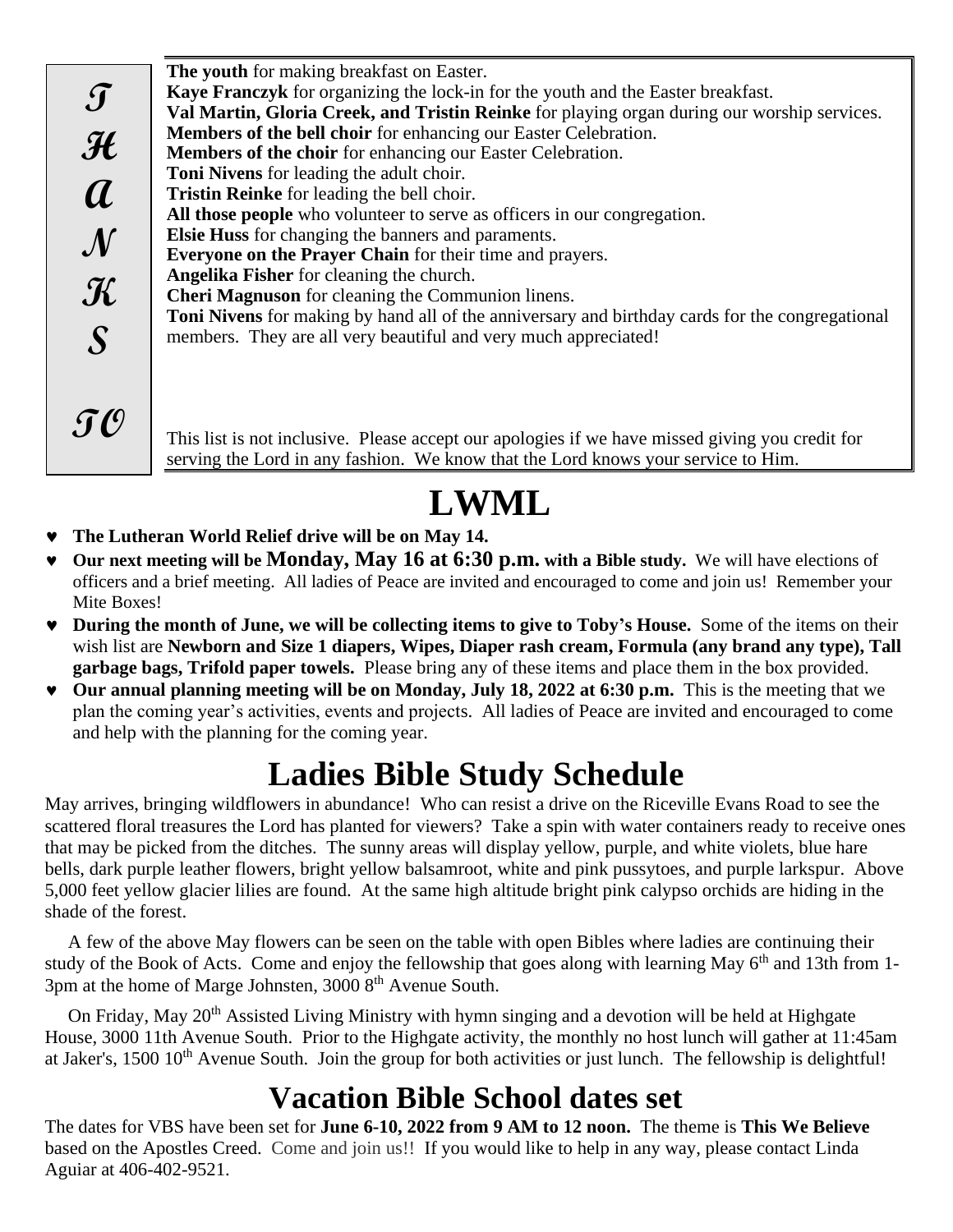

May l - Leonard and Eva Sivumaki May 10 - Mitch and Val Martin May 10 - Mike and Cheri Magnuson May 25 – Greg and Kaye Franczyk

#### *Baptismal Anniversaries*

- May 7 Gary Link
	- 10 Cindy Greenwood
	- 21 Madeline Creek<br>21 Shannon Birkho
	- Shannon Birkholz
	- 31 Ann Nimmick



**INCLUDE THESE PEOPLE IN YOUR PRAYERS:**

The following people are experiencing health problems:

The following people are experiencing health problems:

**Ben Aagaard –** 8 year old with kidney cancer **Jody Decker** – Fort Benton **Michael Drummond –** Lupus **Rev. Mark Grunst** of Billings who has Lewy Body disease **Connie Juden Rev. Erich Kaelberer –** ALS **Ed and Sarah Ostlund,** in assisted living in Billings **Pam Schaaf**, Ovarian cancer **Becky Schlund,** MS **Steven Schlund, Parkinsons Ron Van Horn** – Fort Benton **Van Oman family** – Fort Benton

## **Wee Disciples Fund Raiser**

Every third Tuesday of the month, you can help raise funds for Wee Disciples by eating at Fuddruckers! No coupon necessary! Just mention Wee Disciples and they will donate 20% of your meal proceeds to We Disciples!

## **Ushers for May**

## **Family Night continues through May**

Family Night meets every Wednesday at 6 PM with a themed meal followed by Bible study lead by Pastor Reinke at 6:30 PM. The students in midweek classes are joining us for this study.

#### **Offering Counters needed**

We are in search of people to help count the offering each Sunday for a month at a time. If you are interested in helping serve the Lord and the members of Peace Lutheran in this fashion, please contact Darrell Greenwood.

#### **Spring Voters meeting set**

The Board of Directors has chosen **May 15 at 12 noon** as the Spring Voters Meeting. There will be a potluck meal at 12 noon and the meeting will begin around 12:30 PM after we eat. We will have the election of officers. The positions that still need to be filled are 1 elder, 1 vice chairman, and 2 trustees. If you would like to serve the Lord and the members of Peace in any of these positions, please contact Greg Franczyk.

#### **Installation of officers**

Those officers who are elected at the voters meeting will be installed on **Sunday, May 29** during our 10 AM worship service.

#### **Wednesday morning Men's Bible Study**

The Wednesday morning Men's Bible Study meets at Missouri River Diner now. They meet at 6:30 AM each Wednesday. ALL men are invited and welcome to join!!